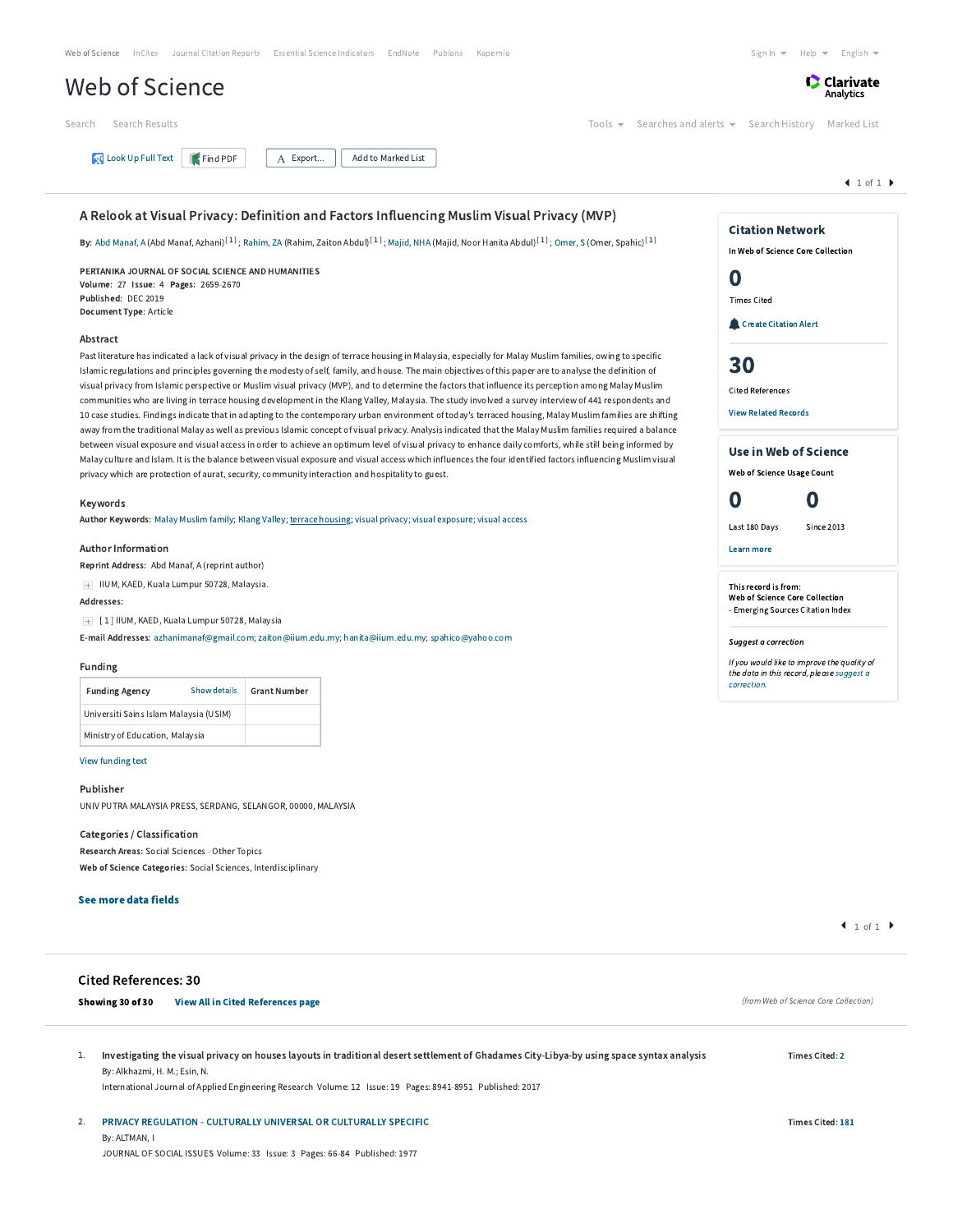| 3.  | Integrating Islamic design principles for achieving family privacy in residential architecture                                         | Times Cited: 1         |
|-----|----------------------------------------------------------------------------------------------------------------------------------------|------------------------|
|     | By: Babangida, H.; Katsina, H. S.                                                                                                      |                        |
|     | Journal of Islamic Architecture Volume: 5 Issue: 1 Pages: 9-19 Published: 2018                                                         |                        |
|     |                                                                                                                                        |                        |
| 4.  | Title: [not available]                                                                                                                 | <b>Times Cited: 5</b>  |
|     | By: Besim, S. H.                                                                                                                       |                        |
|     | Arabic-Islamic cities: Building and planning principles Published: 1986<br>Publisher: Routledge, London, England                       |                        |
|     |                                                                                                                                        |                        |
| 5.  |                                                                                                                                        |                        |
|     | Title: [not available]<br>By: Coolen, H.                                                                                               | Times Cited: 11        |
|     | The meaning of dwelling features: Conceptual and methodological issues Published: 2008                                                 |                        |
|     | Publisher: IOS Press-Delft University Press, Amsterdam, Netherlands                                                                    |                        |
|     |                                                                                                                                        |                        |
| 6.  | Title: [not available]                                                                                                                 | Times Cited: 4,298     |
|     | By: Creswell, J.W.                                                                                                                     |                        |
|     | Research design: Qualitative, quantitative, and mixed methods approaches Published: 2009                                               |                        |
|     | Publisher: Sage, Thousand Oaks, CA                                                                                                     |                        |
|     |                                                                                                                                        |                        |
| 7.  | Architectural privacy: A topological approach to relational design problems                                                            | Times Cited: 3         |
|     | By: Georgiou, M.                                                                                                                       |                        |
|     | THESIS Published: 2006<br><b>Doctoral Dissertation</b>                                                                                 |                        |
|     | Publisher: University College London, London, England                                                                                  |                        |
|     |                                                                                                                                        |                        |
| 8.  | What can we learn from Malay vernacular houses?                                                                                        | Times Cited: 19        |
|     | By: GhaffarianHoseini, AmirHosein; Berardi, Umberto; Dahlan, Nur Dalilah; et al.                                                       |                        |
|     | SUSTAINABLE CITIES AND SOCIETY Volume: 13 Pages: 157-170 Published: OCT 2014                                                           |                        |
|     |                                                                                                                                        |                        |
| 9.  | THE URF AND ITS ROLE IN DIVERSIFYING THE ARCHITECTURE OF TRADITIONAL ISLAMIC CITIES                                                    | <b>Times Cited: 25</b> |
|     | By: HAKIM, BS                                                                                                                          |                        |
|     | JOURNAL OF ARCHITECTURAL AND PLANNING RESEARCH Volume: 11 Issue: 2 Pages: 108-127 Published: SUM 1994                                  |                        |
|     |                                                                                                                                        |                        |
| 10. | Title: [not available]                                                                                                                 | Times Cited: 21        |
|     | By: Hall, E. T.                                                                                                                        |                        |
|     | The silent language Volume: 3 Published: 1959                                                                                          |                        |
|     | Publisher: Doubleday, New York, USA                                                                                                    |                        |
| 11. | URBAN MALAYS' USER-BEHAVIOUR AND PERSPECTIVE ON PRIVACY AND SPATIAL ORGANIZATION OF HOUSING                                            | <b>Times Cited: 8</b>  |
|     | By: Hashim, Ahmad Hariza; Ali, Harlina Mohamad; Abu Samah, Asnarulkhadi                                                                |                        |
|     | ARCHNET-IJAR INTERNATIONAL JOURNAL OF ARCHITECTURAL RESEARCH Volume: 3 Issue: 1 Special Issue: SI Pages: 197-208 Published: MAR 2009   |                        |
|     |                                                                                                                                        |                        |
|     | 12. THE INFLUENCE OF PRIVACY REGULATION ON URBAN MALAY FAMILIES LIVING IN TERRACE HOUSING                                              | <b>Times Cited: 8</b>  |
|     | By: Hashim, Ahmad Hariza; Rahim, Zaiton Abdul                                                                                          |                        |
|     | ARCHNET-IJAR INTERNATIONAL JOURNAL OF ARCHITECTURAL RESEARCH Volume: 2 Issue: 2 Pages: 94-102 Published: JUL 2008                      |                        |
|     |                                                                                                                                        |                        |
| 13. | Privacy and Housing Modifications among Malay Urban Dwellers in Selangor                                                               | <b>Times Cited: 3</b>  |
|     | By: Hashim, Ahmad Hariza; Rahim, Zaiton Abdul                                                                                          |                        |
|     | PERTANIKA JOURNAL OF SOCIAL SCIENCE AND HUMANITIES Volume: 18 Issue: 2 Pages: 259-269 Published: SEP 2010                              |                        |
|     |                                                                                                                                        |                        |
|     | 14. Title: [not available]                                                                                                             | Times Cited: 1         |
|     | By: Hisham, M.                                                                                                                         |                        |
|     | Traditional Islamic principles of built environment Published: 2003<br>Publisher: RoutledgeCurzon, New York, USA                       |                        |
|     |                                                                                                                                        |                        |
| 15. | Implementation of Traditional Malay Design Values in Contemporary Malay Houses                                                         | Times Cited: 1         |
|     | By: Hosseini, Elham; Mursib, Gurupiah; Shahminan, Raja Nafida Bt Raja                                                                  |                        |
|     | INTERNATIONAL JOURNAL OF BUILT ENVIRONMENT AND SUSTAINABILITY Volume: 3 Issue: 2 Pages: 93-101 Published: MAY 2016                     |                        |
|     |                                                                                                                                        |                        |
|     | 16. Cross-cultural research and methodology series                                                                                     | <b>Times Cited: 10</b> |
|     | By: Lonner, W. J.; Berry, J. W.                                                                                                        |                        |
|     | FIELD METHODS CROSS Volume: 8 Published: 1986                                                                                          |                        |
|     | Publisher: Sage Publications, Inc, Thousand Oaks, USA                                                                                  |                        |
|     |                                                                                                                                        |                        |
|     | 17. Title: [not available]                                                                                                             | Times Cited: 1         |
|     | By: Md Zohri, F.                                                                                                                       |                        |
|     | The Malay women and terrace housing in Malaysia Published: 2010<br>Publisher: Victoria University of Wellington, Victoria, New Zealand |                        |
|     |                                                                                                                                        |                        |